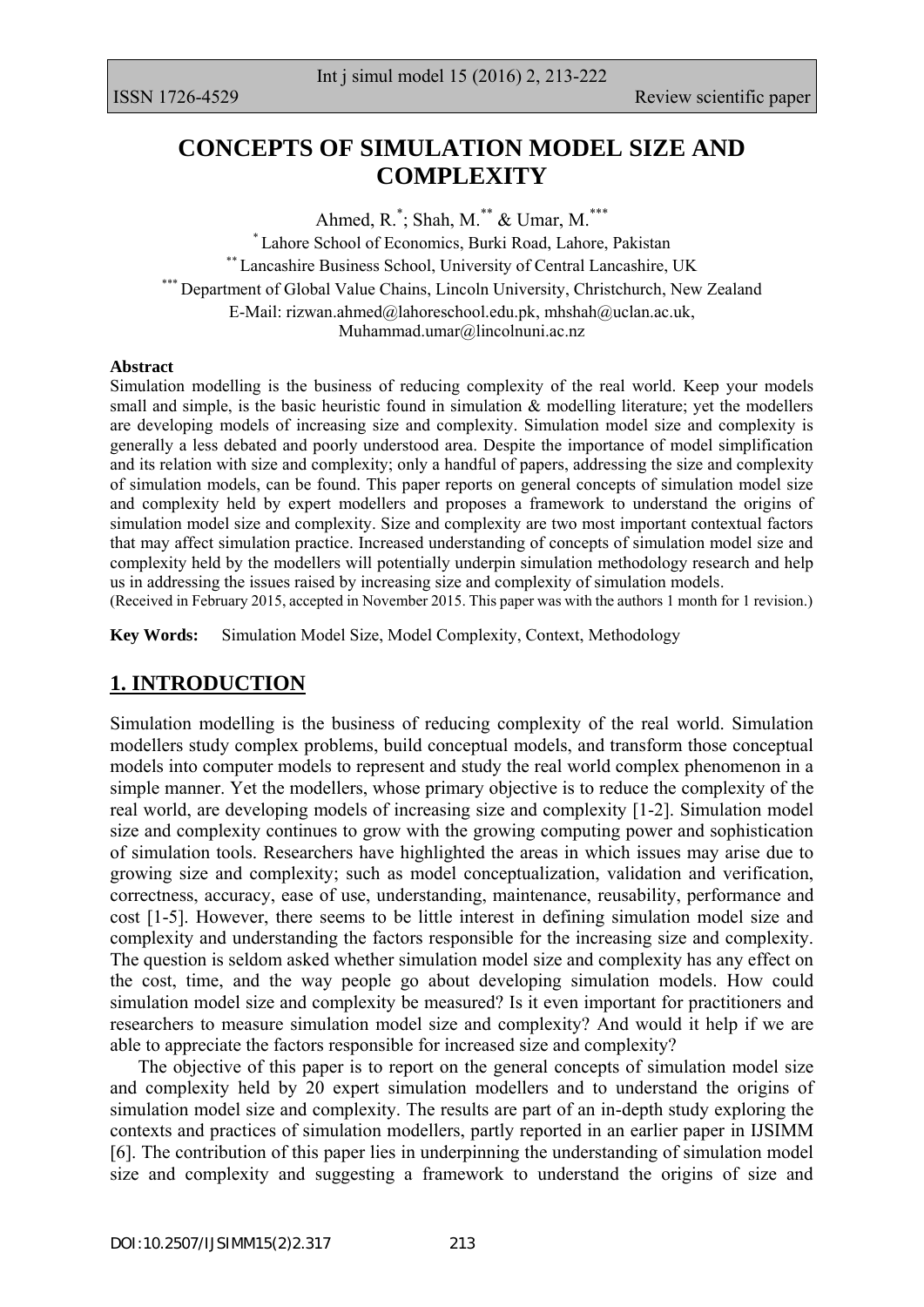complexity. We believe that an appreciation of the origins of size and complexity would help reducing model size and complexity and thus producing better and credible models.

 In the next section we discuss our literature findings on simulation model size and complexity. After that we briefly outline our research methodology and then present our findings from semi-structured interviews. Finally we discuss and relate our findings with the literature; and conclude the discussion along with pointers to future directions.

## **2. SIMULATION MODEL COMPLEXITY AND SIZE IN THE LITERATURE**

Keep your model small and simple, is a general heuristic found in simulation literature and curriculum [1, 7-10], yet the modellers are developing models of increasing size and complexity [1-2]. Several factors may contribute towards making a simulation model large and complex depending on the context. In some simulation interventions, termed by Robinson (2002) as *simulation as software engineering*, the simulation models produced are usually large and highly complex. On other occasions, when simulation is being conducted in the mode of *organisational change* or *facilitation* [7], the complexity and size increases in the model partly due to lack of experience and *'include all'* syndrome [2]. Degree of sophistication and capability of simulation software may have an effect on simulation model size and complexity [1, 6]. Chwif et al. [2] say that higher complexity and bigger size not only affect the performance of a simulation model but also other aspects such as required resources and development time. Chwif et al. [2] say, "Size *and complexity of models is growing more and more, forcing modellers to face some problems that they were not accustomed to*".

 Simulation size and complexity appears to be a low priority and less attended issue amongst simulation community yet in the words of Henrikson [1], *complexity is the enemy# 1*. Arthur et al. [5] note that simulation model size and complexity continues to grow. This growing phenomenon brings some new issues along with it; as Henrikson [1] says that model correctness, ease of use, performance and cost are adversely affected by complexity of the simulation model. Arthur et al. [5] believe that verification and validation are becoming difficult for large and increasingly complex models and discuss possible avenues to solve this problem. They claim that as the size and complexity of a simulation model increases the cost associated with field testing the models increases. Thus on many occasion modellers tend to avoid field testing and rely only on synthetic data. Page et al. [11] raise some very important questions which have arisen with increasing scale of simulation models;

- *How should a huge model be expressed?*
- *How should a huge model be validated?*
- *How to solve a huge model?*
- *How should the output of a huge model be traced and understood?*

 Moreover, Astrup et al. [4] suggest that the predictive ability of a simulation model may be affected with the size and complexity of a model. In an attempt to choose the best model for studying forest growth, they found that the most complex models had the poorest predictive ability where as models with intermediate complexity had better predictive ability. Astrup et al. [4] view complexity on two different levels; first, at a higher level of abstraction where the objective is to find out if model structure corresponds to model objectives; second, at a lower level of abstraction as in appropriateness of individual functions applied within the model to the available data.

 Jacobson and Yucesan [12] believe that if metrics of simulation complexity are established they can be a very useful attribute in a priori evaluation of proposed simulation studies that are required to be completed in a limited budget. Similarly Brooks and Tobias [13] recommend that establishing complexity metrics may significantly help in choosing the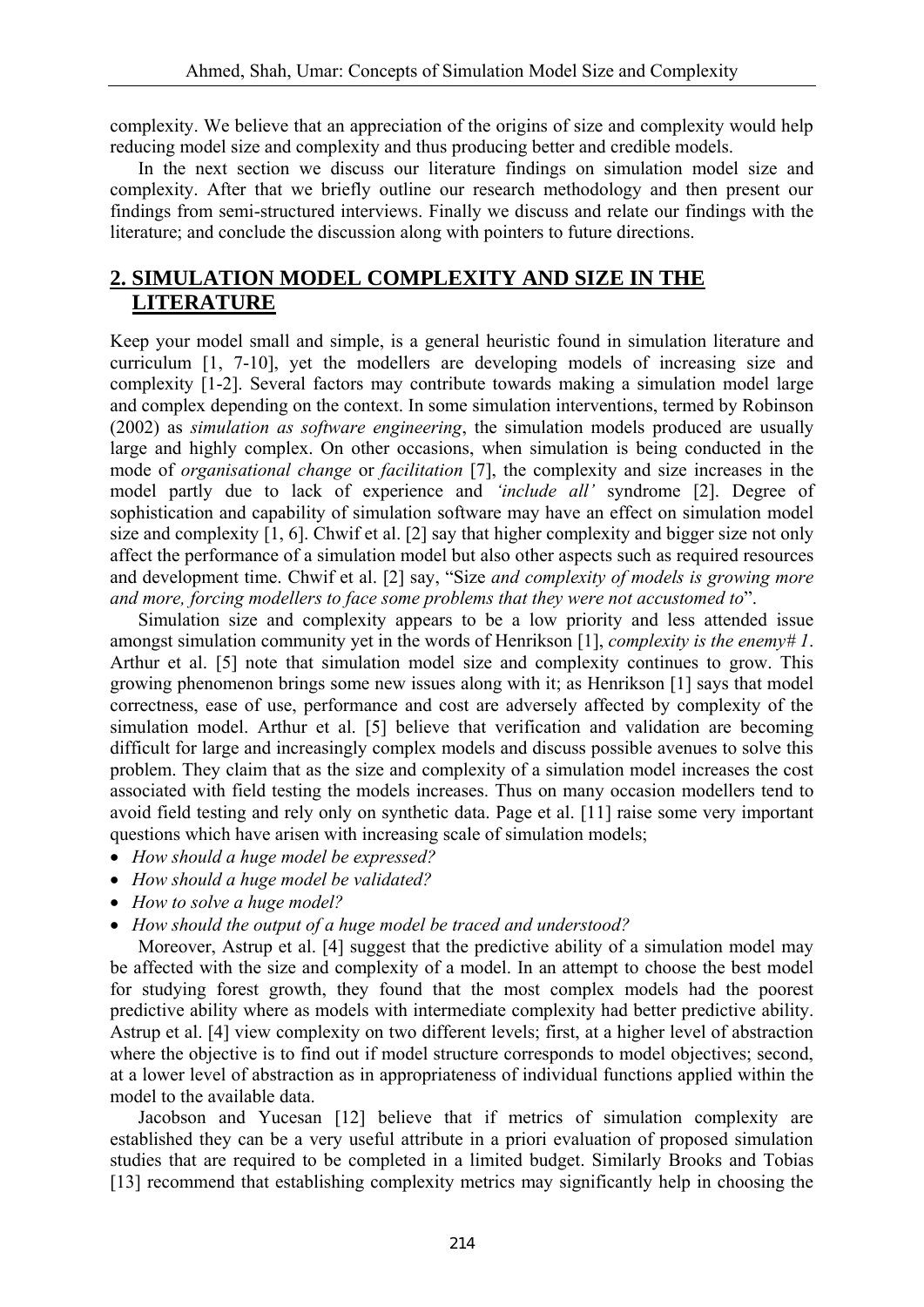best model out of various alternative models. Jacobson and Yucesan [12] propose graph theoretic approach to measure the complexity of simulation models.

 Brooks and Tobias [13] discuss simulation model size and complexity from a theoretical and conceptual standpoint; however, it is hard to find a generally agreed definition and metrics of size and complexity of simulation models in the literature [2]. Since perception of size and complexity may vary under varying context and modellers' own experience and background, it is difficult to establish metrics for size and complexity. Simulation literature does not report any such study where modellers' concepts of size and complexity have been explored. Exploring the concepts of simulation model size and complexity may help us move toward establishing some workable definition and metrics for size and complexity.

 Given the increase in size and complexity of models with the availability of increased computing power, simulation researchers and practitioners need to develop an understanding of simulation size and complexity. Size and complexity are two of the most important contextual factors that may affect simulation practice. Increased understanding of concepts of simulation model size and complexity will potentially underpin simulation methodology research and help practitioners develop better model and be cost effective. This research contributes towards enhanced understanding of the concepts of simulation model size and complexity held by the participants of our study.

## **3. METHODOLOGY**

This research was conducted using semi-structured interviews. The interview questions focused on 8 main areas of interest to explore the modelling context and practices of the modellers; size and complexity was one of eight areas. An interview questions pool consisting of open ended questions along an interview script document was prepared, which was used during the interview. Grounded theory approach was followed for coding interview transcripts and subsequent data analysis. In grounded theory the researcher looks for themes or concepts with an open mind and every new theme identified is noted, defined, and labelled against the data. As such an inductive approach is used in which the data categories emerge in an evolutionary manner from the data.

 We also conducted an extensive pilot study consisting of two phases with an objective to evaluate the interviewing instrument. First phase aimed to pre-test the validity of questions to be asked in the interview. The initial draft of the questions pool was then improved on the basis of feedback received by the pre-testing participants. In the second phase, pilot interviews were conducted with four other participants, which helped us in assessing the appropriateness, structure, and flow of the interview. This also provided us practice for the main set of interviews; and helped us determine appropriate duration of the interviews and evaluate the audio recording equipment.

 Twenty participants in total from USA, UK, Germany, Spain and South Africa took part in this study; out of which 14 participants held PhD, 3 participants held Master, and 3 participants hold Bachelor degree qualification. This suggests that the participants in this study are highly educated and most of them had some modelling education as part of their professional or research degrees. The average experience of the participants in simulation is 8.5 years.

 As stated earlier that the results in this paper are part of an in-depth study exploring the contexts and practices of simulation modellers; which has been partly reported in an earlier paper in IJSIMM by Ahmed & Shah [6]. Readers may refer to this paper for further details on our methodology, participants selection and data analysis.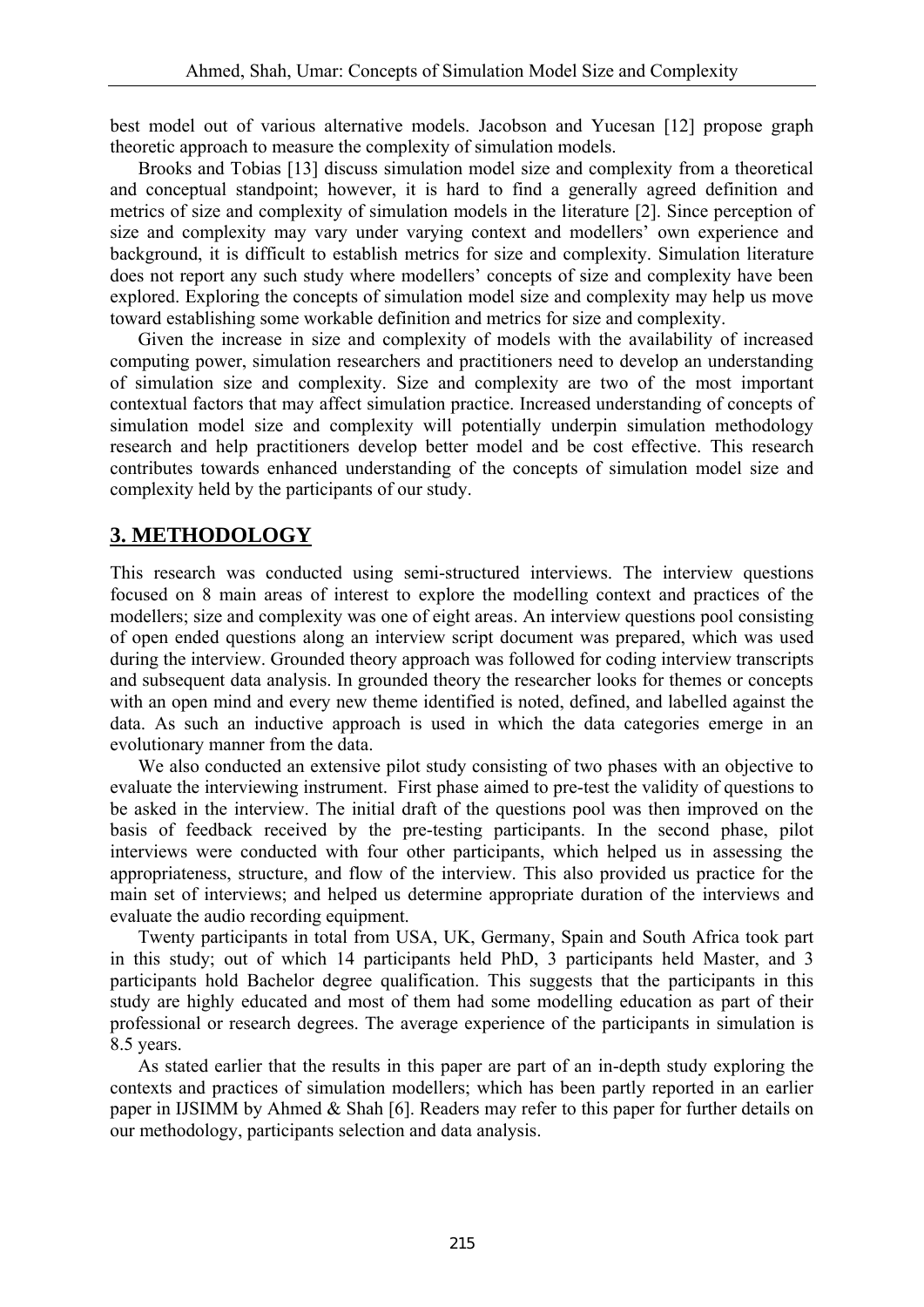## **4. RESULTS**

This section reports the results on concepts simulation model size and complexity. When the participants were asked about the size and complexity of their models, most of them did not have a clear idea how to answer it. It appeared that most of them never explicitly thought about the size and complexity of their models. Typical reaction by the participant has been summarized in the Exhibit I below. However, with follow up questions, the participants opened up and expressed their views on simulation model size and complexity. It appeared that most participants relate size with complexity and vice versa. Following section present the results on participant's views on size and complexity of their simulation models.

Exhibit I: Participants reaction when asked about size and complexity of their models.

- What do you mean by size?
- It is difficult to decide what you mean by size
- Depends how you define size and complexity
- It is hard to say
- I don't know
- I haven't thought about it
- I measure in dollars
- On what metric?
- It's very difficult to know again what you mean by complexity
- How do you quantify size?
- What do you mean by big? Is it file size or...?
- Yeah… so it is big… but if you ask me how big then you have to tell me how you measure the size…

#### **4.1 Size of simulation models**

Our participants develop simulation models of varying size and complexity, however, the concept of size and complexity held by each participant is different. Table I shows that 3 participants perceive their models to be small, 14 participants consider their models medium in size, and 3 participants think that they develop large models. This suggests that majority of the participants mostly develop simulation models of small and/or medium complexity.

 We found no agreement or a common metric for simulation model size. Table I shows various potential metrics indicated by the participants to measure simulation model size. Most participants like to perceive size of the model in terms of problem magnitude, for example, number of entities, elements, activities or process steps. Some participants would like to measure model size in terms of the time it takes to develop the model as shown by the transcript excerpt of S12 in Exhibit II. Participants who use Witness or Extend also tend to measure size in terms of the number of 'blocks' in the model. Some participants also think that the number of variables can be a measure of size. Few participants think that lines of code will be a good measure for the size of a simulation model. Amount of input data is another potential metric to measure model size as S12, S14 and S17 think that more the input data the bigger the model is going to be in terms of execution and data processing.

 S1 also suggests model size cannot be measured independent of simulation software. Programming language or simulation software used is an important factor that may affect model size. A model developed in Java or Visual Basic may appear very big in terms of lines of code, however, the same model may appear very small in Witness or Extend due to the direct support in terms of model constructs and visual components.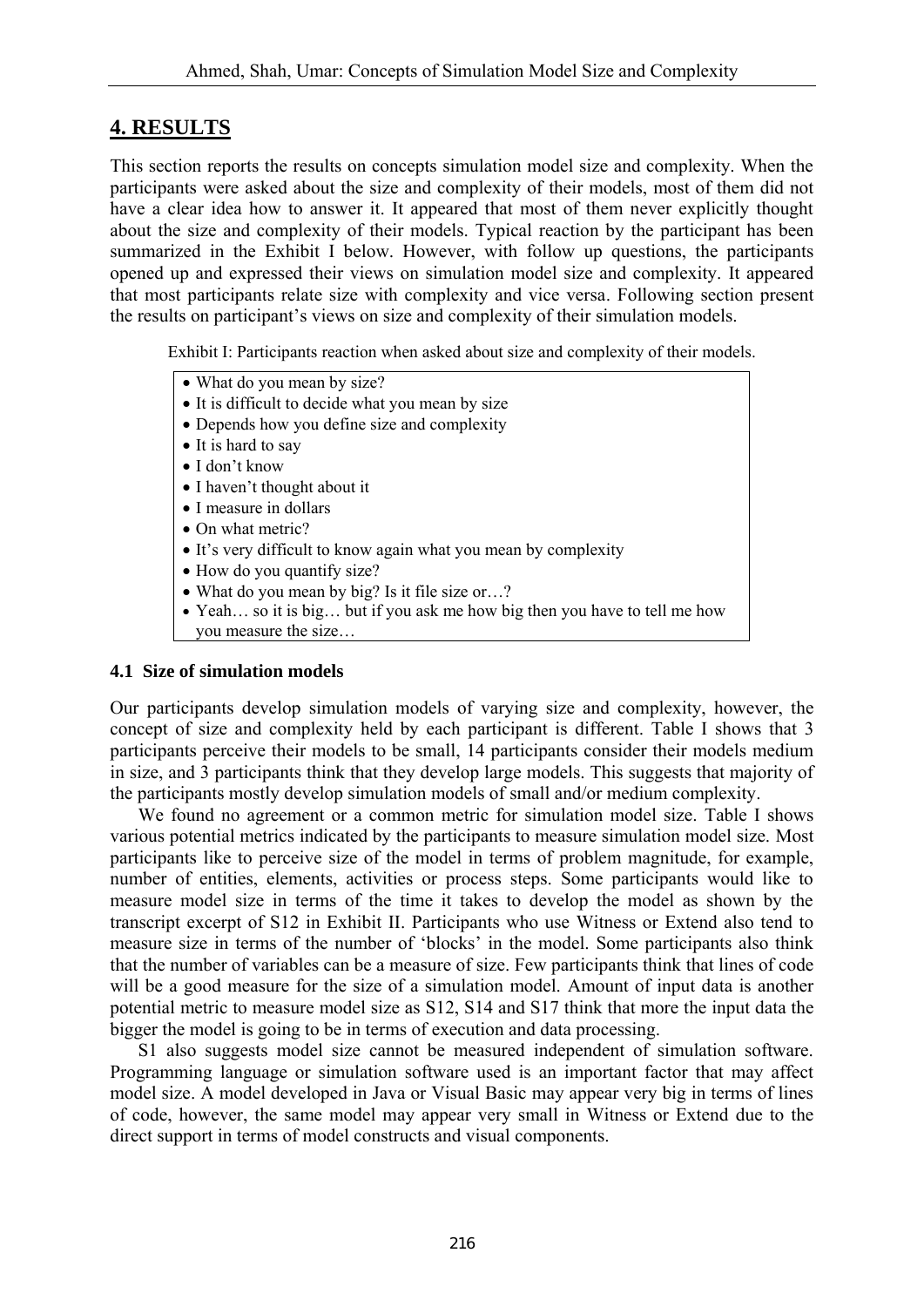| <b>Participants</b>                                     | <b>Size</b> | <b>Time</b>                   | NOV                                   | <b>NOEAP</b>                                           | NOB | <b>LOC</b> | <b>AMID</b> |  |  |
|---------------------------------------------------------|-------------|-------------------------------|---------------------------------------|--------------------------------------------------------|-----|------------|-------------|--|--|
| S <sub>1</sub>                                          | Small       |                               | Y                                     |                                                        | Y   |            |             |  |  |
| S <sub>2</sub>                                          | Medium      | Y                             |                                       |                                                        | Y   |            |             |  |  |
| S <sub>3</sub>                                          | Medium      |                               | Y                                     |                                                        |     |            |             |  |  |
| <b>S4</b>                                               | Large       |                               | Y                                     | Y                                                      | Y   |            |             |  |  |
| S <sub>5</sub>                                          | Large       | Y                             |                                       | Y                                                      |     |            |             |  |  |
| S6                                                      | Medium      |                               |                                       |                                                        | Y   |            |             |  |  |
| S7                                                      | Small       |                               | Y                                     |                                                        |     |            |             |  |  |
| S8                                                      | Medium      |                               |                                       |                                                        | Y   |            |             |  |  |
| <b>S9</b>                                               | Medium      |                               | Y                                     |                                                        |     |            |             |  |  |
| <b>S10</b>                                              | Medium      |                               |                                       | Y                                                      |     |            |             |  |  |
| <b>S11</b>                                              | Medium      |                               |                                       | Y                                                      |     |            |             |  |  |
| <b>S12</b>                                              | Medium      | Y                             |                                       |                                                        |     |            | Y           |  |  |
| <b>S13</b>                                              | Medium      | Y                             |                                       | Y                                                      |     |            |             |  |  |
| <b>S14</b>                                              | Medium      | Y                             |                                       | Y                                                      |     | Y          |             |  |  |
| <b>S15</b>                                              | Medium      |                               |                                       | Y                                                      |     | Y          |             |  |  |
| S <sub>16</sub>                                         | Large       |                               |                                       | Y                                                      |     | Y          |             |  |  |
| <b>S17</b>                                              | Medium      |                               |                                       | Y                                                      |     |            | Y           |  |  |
| <b>S18</b>                                              | Medium      |                               |                                       | Y                                                      |     |            |             |  |  |
| <b>S19</b>                                              | Small       |                               | Y                                     |                                                        |     |            |             |  |  |
| <b>S20</b>                                              | Medium      |                               |                                       | Y                                                      | Y   |            |             |  |  |
| <b>Model Size Summary</b><br>Small: 3 (15 %)            |             |                               | Medium: 14 (70 %)<br>Large: $3(15\%)$ |                                                        |     |            |             |  |  |
| - The time it takes to develop simulation model<br>Time |             |                               |                                       | NOEAP - Number of elements or entities, activities, or |     |            |             |  |  |
| NOV<br>- Number of variables                            |             |                               |                                       | process steps                                          |     |            |             |  |  |
| NOB<br>- Number of blocks                               |             |                               |                                       | - Lines of code<br>LOC                                 |     |            |             |  |  |
|                                                         |             | $AMID$ – Amount of input data |                                       |                                                        |     |            |             |  |  |

Table I: Size of the models developed by the participants, and possible measures of size.

 The results show that there are no agreed metrics for simulation model size. One explanation might be that most of the simulation models developed by the participants are small or medium and for short-term use, therefore, they do not tend to pay attention to their model size. Moreover, S12 says that establishing metrics for simulation model size might be useful from an academic perspective; however, in a commercial environment the time it takes to develop a simulation model is more appropriate measure.

#### Exhibit II: Participants' views about model size.

*S6: I guess number of blocks is one way to characterise the size of a model. And it was a couple of hundred blocks; I won't say it was a huge model. But it was relatively complicated by a medium size model. In terms of the number of the blocks in the model.* 

*S8: Well I am consultant I measure in dollars…*

*S11: I would say if you are talking about elements rather than variables… if you got something like 10 to 15 elements you got a medium size model… less than 10 probably small… more than 20 means big… and what I mean by elements is machines, parts, buffers…* 

*S12: I think it is natural for consultants (to measure in terms of time), because we would tend to when it comes to communicating with the client that how big the project is, and establishing its cost, we deal in the amount of time it takes to develop it… so yes we tend to talk in terms of development time… I think there is a fairly direct correlation between the amounts of time it takes and how difficult and how complex it is to develop it…* 

*S14: … so you are looking at 2 to 3 thousand servers within the simulation…and a workload of 10s of thousands of calls per day… so in terms or event list it is quite a big simulation problem…*

### **4.2 Complexity of simulation models**

The participants in this study have experience of developing simulation models of varying complexity. Complexity is perceived in a variety of ways by the participants and there seems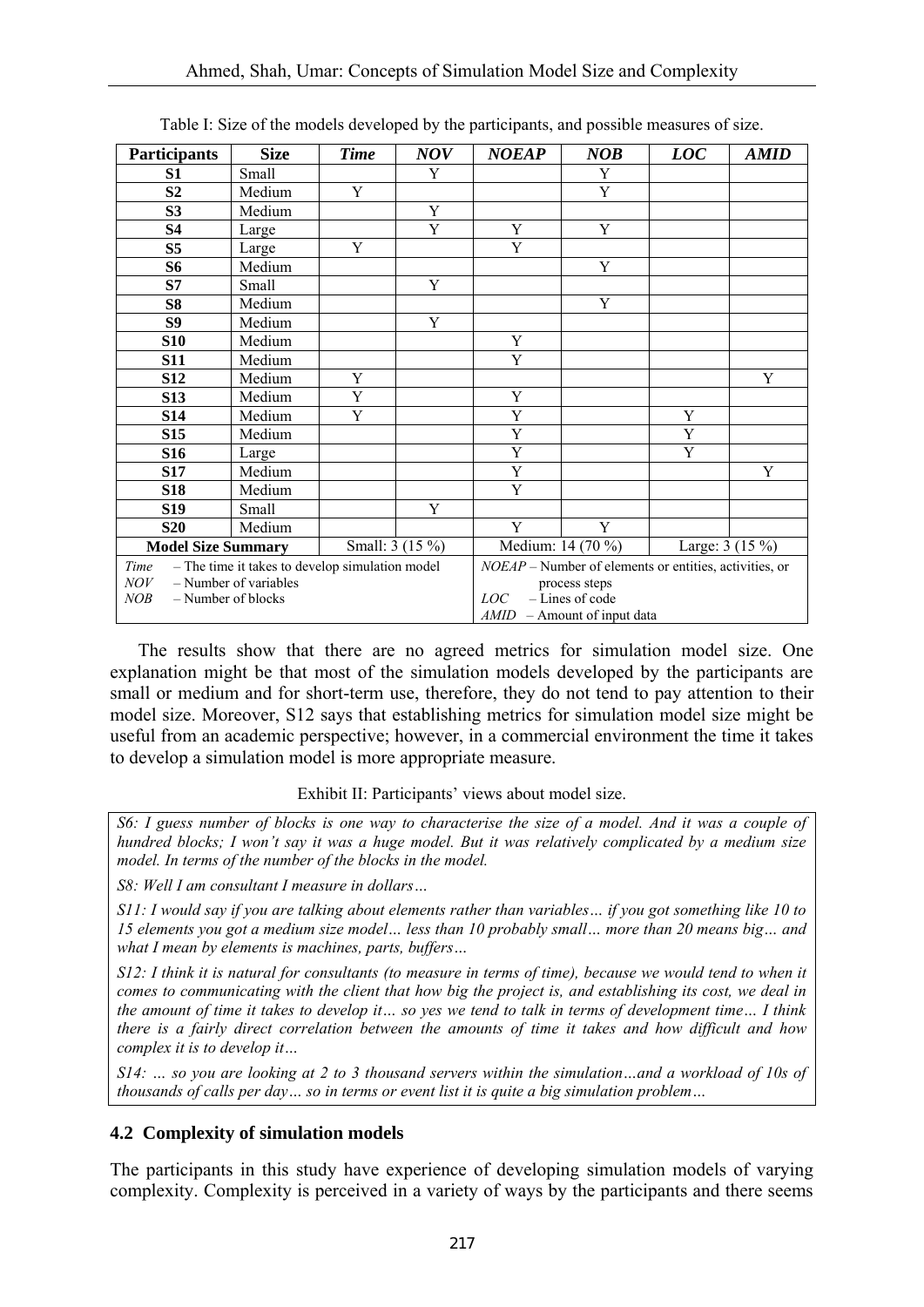to be no agreement that what could be a realistic measure for complexity. Table II summarizes participants' perceptions about the complexity of the models they develop.

 Table II shows that 3 participants think that the models they develop are of low complexity; 12 participants, develop models of medium complexity; 5 participants develop highly complex models. This suggests that most of the participants mostly develop simulation models of low and/or medium complexity.

 Most of the participants wanted to talk more about the complexity of the models rather than size, as quotes from S9 and S12 show in Exhibit III. Table II shows the complexity of models and a variety of possible measures of complexity as perceived by each participant. The number of interactions (*NOI*) between model elements, blocks or the variables is the most popular measure as perceived by the participants. They think that the greater the number of variables, blocks, elements or activities in the model, the more interactions will take place; therefore the model will be more complex. Those who had been involved in continuous simulation think that the higher the number of feedback loops (*NFBL*), the higher the complexity of the model would be. S4 thinks that the number of questions (*NOQ*) to be answered by the simulation study can be a measure of complexity because the greater the number of questions, greater will be the output values and analysis, hence making the simulation more complex. Some of the participants also believe that complexity in the data (CID) and complexity in the output (CIO) are good indications of the complexity of the simulation model. They think, therefore, this is directly related to the complexity of the simulation problem. S1 and S17 assume that the number of flows (*NOF*) in a simulation model can also be a measure for complexity.

| <b>Participants</b>                                                                                | <b>Complexity</b> | NOI            | <b>NOFBL</b> | NOQ                                                                                                 | <b>CID</b> | <b>CIO</b> | <b>NOF</b> |  |
|----------------------------------------------------------------------------------------------------|-------------------|----------------|--------------|-----------------------------------------------------------------------------------------------------|------------|------------|------------|--|
| S1                                                                                                 | Low               | Y              |              |                                                                                                     |            |            | Y          |  |
| S <sub>2</sub>                                                                                     | Medium            |                | Y            |                                                                                                     |            |            |            |  |
| S <sub>3</sub>                                                                                     | High              |                | Y            |                                                                                                     |            |            |            |  |
| <b>S4</b>                                                                                          | High              | Y              |              | Y                                                                                                   |            |            |            |  |
| S <sub>5</sub>                                                                                     | Medium            |                |              |                                                                                                     |            |            |            |  |
| <b>S6</b>                                                                                          | High              | Y              |              |                                                                                                     |            |            |            |  |
| S7                                                                                                 | Low               |                |              |                                                                                                     |            |            |            |  |
| S <sub>8</sub>                                                                                     | Medium            | Y              |              |                                                                                                     | Y          | Y          |            |  |
| S <sub>9</sub>                                                                                     | Medium            | Y              | Y            |                                                                                                     |            |            |            |  |
| <b>S10</b>                                                                                         | Medium            | Y              | Y            |                                                                                                     | Y          | Y          |            |  |
| <b>S11</b>                                                                                         | Medium            | Y              |              |                                                                                                     |            |            |            |  |
| <b>S12</b>                                                                                         | Medium            | $\mathbf Y$    |              |                                                                                                     | Y          | Y          |            |  |
| <b>S13</b>                                                                                         | Medium            | Y              | Y            |                                                                                                     |            |            |            |  |
| <b>S14</b>                                                                                         | Medium            | Y              |              |                                                                                                     | Y          |            |            |  |
| <b>S15</b>                                                                                         | High              | Y              |              |                                                                                                     |            |            |            |  |
| <b>S16</b>                                                                                         | High              | Y              | Y            |                                                                                                     |            |            |            |  |
| <b>S17</b>                                                                                         | Medium            | $\overline{Y}$ |              |                                                                                                     | Y          | Y          | Y          |  |
| <b>S18</b>                                                                                         | Medium            | Y              |              |                                                                                                     |            | Y          |            |  |
| <b>S19</b>                                                                                         | Low               |                |              |                                                                                                     |            | Y          |            |  |
| <b>S20</b>                                                                                         | Medium            | Y              |              |                                                                                                     |            |            |            |  |
| <b>Complexity</b>                                                                                  |                   | Low: $3(15\%)$ |              | Medium: 12 (60 %)<br>High: $5(25\%)$                                                                |            |            |            |  |
| - Number of interactions<br>NOI<br>NOFBL - Number of feedback loops<br>$NOQ$ – Number of questions |                   |                |              | - Complexity in data<br><b>CID</b><br>- Complexity in the output<br>CIO<br>NOF<br>- Number of flows |            |            |            |  |

Table II: Complexity of the models developed by the participants, and possible measures of complexity.

 Most of the participants think that size and complexity are related most of the time; in general the larger the model size, the higher will be the complexity. Only S6 and S11 think that size and complexity are not necessarily related. S11 said that a model may be very big in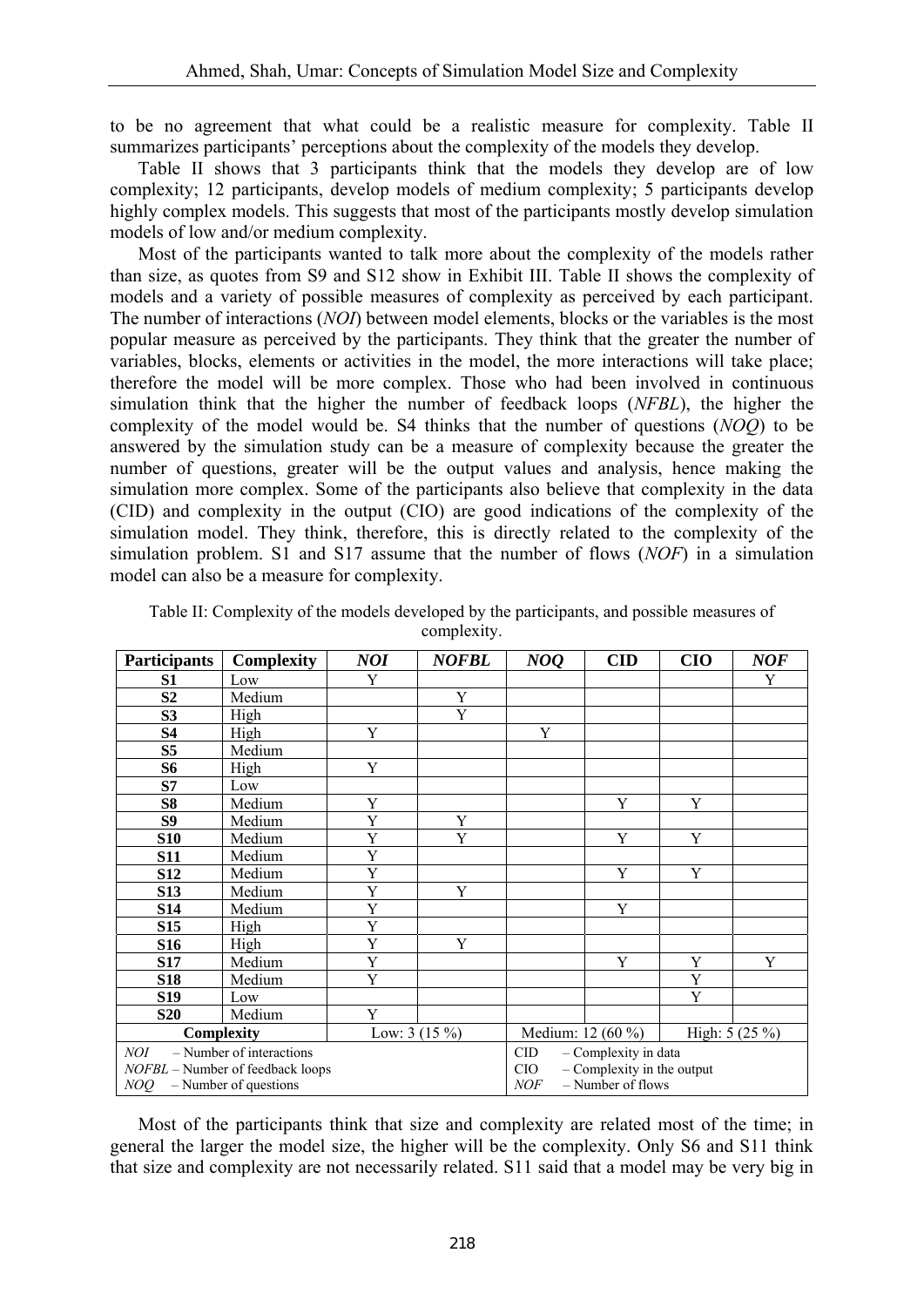terms of input data, number of blocks, and variables but different parts of a model may be replicating a similar structure, therefore, the model may not be as complex as it seems.

 The results in this section show that most of the participants develop simulation models of low/medium complexity. Again there are no agreed metrics to measure the complexity of the models, and similarly no significant debate can be found in the literature about the complexity of models. However, the results show that complexity of models largely depends on the complexity of problems and size of the models.

Exhibit III: Participants' views about complexity.

*S9: I think model complexity is probably more interesting (than model size)… but the point is that there is no agreed measure…*

*S2: I think there is a fairly direct correlation between the amount of time it takes and how difficult and how complex it is to develop it… it (size) isn't something that I find to be terribly important, what I find important is how long it takes…*

*S6: To me a model… the important thing about model is its degree of complexity… so complexity can be measured by the relationships amongst variables… my model probably had about 100 variables and it probably had 500 interrelationships amongst the variables… so that's where the complexity came in…* 

*S12: (when asked about interrelationship between size and complexity) yes, in part... you can have a big model in size which is not very complex and other way round... but usually if you have bigger models they get more complex... because they tend to go in a network like structure.* 

*S16 (relating complexity with time) Obviously not (the same thing)… but they are two sides of the same coin… adding complexity and adding size both take times…*

# **5. DISCUSSION**

These results provide a general picture the concepts of simulation model size and complexity held by simulation modellers. Size and complexity of models are important contextual factors; having an appreciation of simulation model size and complexity can be particularly helpful to adapt simulation practice according to the varying contexts.

 The results show that there are no agreed metrics for simulation model size and no significant debate can be found about simulation model size in the literature. Simulation model size and complexity may have a relationship to the way people go about developing simulation models. Davis and Anderson [14] believe that simulation model size and complexity and the complexity of problem affect simulation model development, their maintenance, and documentation [15].

 Brooks and Tobias [13] suggest that level of detail and complexity are the attributes that should be used to compare alternative models, however, they are very difficult to assess. One reason for it being difficult is that there are no agreed metrics available for simulation model size and complexity and little is found in the literature about it. Some of the measures suggested by our participants, such as, number of process steps, number of resources, number of products/projects, level of interaction between process steps, entities, and variables can be used to assess the level of detail of a model.

 Brooks and Tobias [13] say that complexity is a good attribute to compare alternative models; they suggest that there are four commonly held concepts of complexity:

- computational complexity.
- structural complexity.
- behavioural complexity,
- logical and semantic complexity.

 They suggest that graph theoretical approach, information theory approach, counting number of logical steps, and software engineering metrics for size and complexity can be used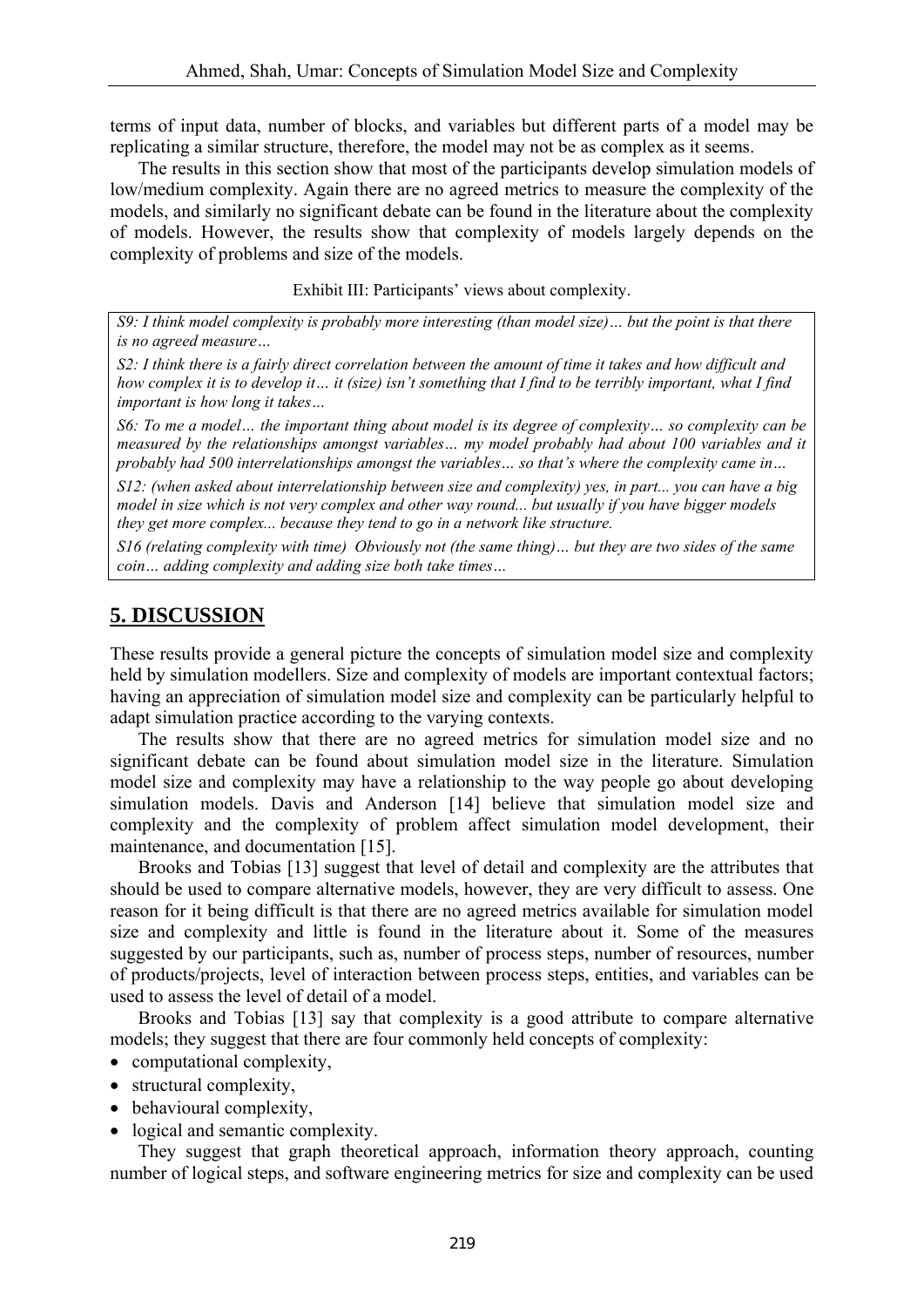depending upon the type of model and simulation tool/language. A number of our participants, as shown in Table I and II, suggest that counting number of variables, parts, steps, block, entities, and lines of code can be used as a measure of size and complexity. Number of feedback loops (*NOFBL*), number of interactions (*NOI*) can be related with Brooks and Tobias's structural and behavioural complexity. Moreover, complexity in data (CID), and complexity in output (CIO) can be related with computational complexity. Since level of details and semantics of the model largely depends on the type of and number of questions to be answered, therefore, number of questions (*NOQ*) can be related with semantic complexity.



Figure 1: Origins of simulation model size and complexity.

 Chwif et al. [2] identify several technical and non-technical reasons of simulation size and complexity. They believe that unclear objectives, lack of understanding of real system, inability to develop a good conceptual model, inability to translate conceptual model correctly to a computer model are some of the technical factors that increase a simulation model's complexity. While *'show off'* factor (e.g. animation and sophisticated interface), *'include all'* syndrome, and *'possibility'* factor, including lot more than needed due to increased computing power are few non-technical reasons a model's complexity. They say that a complex model is eventually difficult to understand, difficult to validate, costly to run (in terms of time and computing resources), and takes more development time. Although our participants did not directly indicate any of non-technical reasons, increase in number of variables, entities, interactions etc. may be the direct result the non-technical factors.

 We believe that understanding the origins and factors responsible for increasing size and complexity is as important as defining the concept of size and complexity. The data from this study and literature findings enable us identifying a number of factors and formulating a theoretical model showing the origins of size and complexity in simulation models. The simulation literature and data collected in this study suggests that complexity in simulation models can originate from a number of different sources and size of the model can be viewed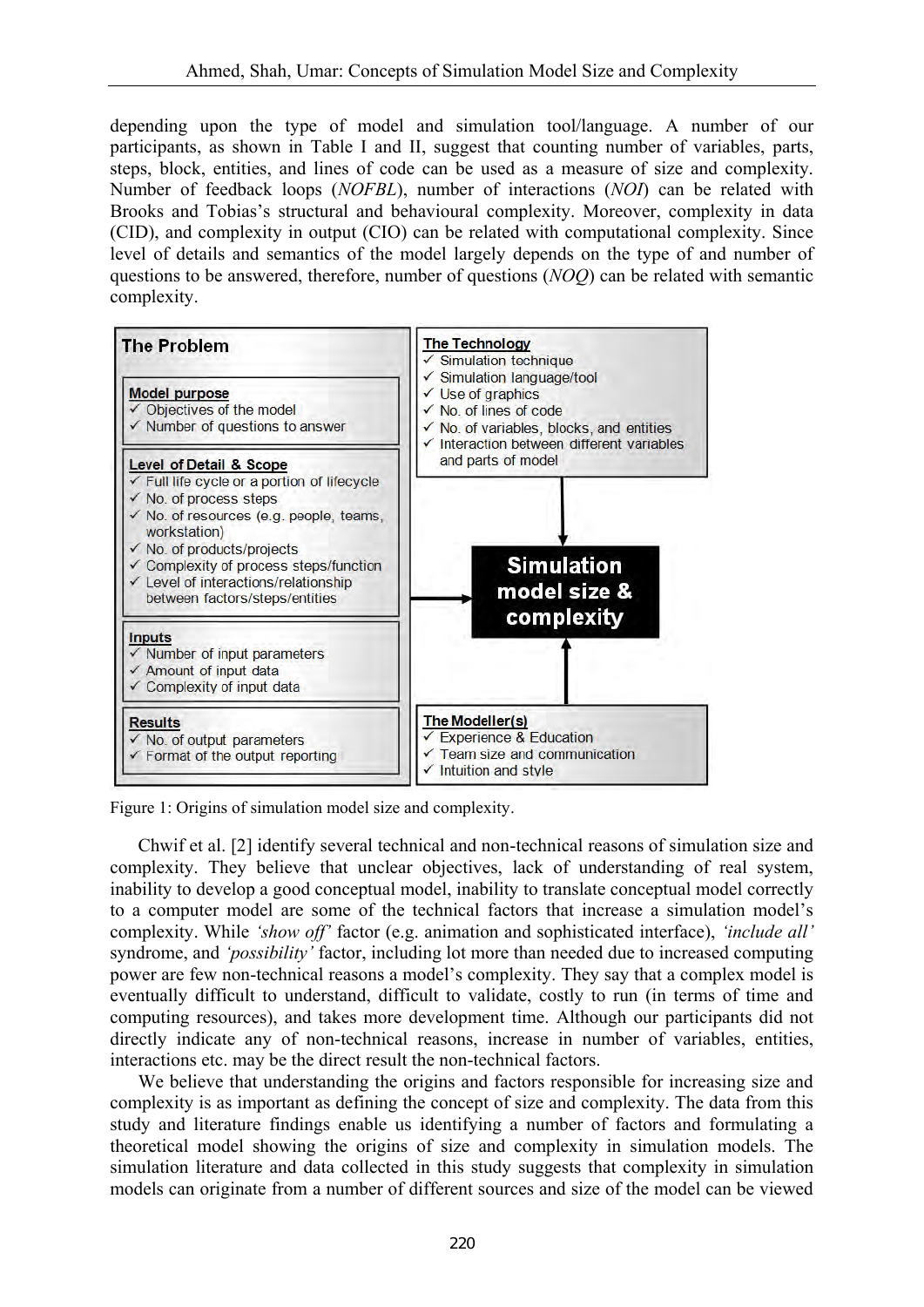from a number of different dimensions. Based on the collected data and literature review, we have developed a basic framework to understand the origins of size and complexity. The problem area, technology, and personal characteristics of modeller appear to be three main sources of model complexity and size (see Fig. 1).

 The size and complexity of a model may be affected by the problem area and the nature of the problem. There are four main sources of size and complexity in a problem; purpose of the model, level of detail & scope, inputs, and outputs. The purpose of the model i.e. objectives of the model and the number and type of questions to be answered can potentially affect simulation model size and complexity. More the number of questions to be answered, bigger and complex would be the model. Similarly, if the model's scope needs covering a lot of details of the problem in terms of life cycle portions, process steps, resources, and interactions between them, the model will be potentially bigger and more complex. Similarly, the number of input parameters (will increase with level of detail), the amount of input data, and complexity in collecting, understanding, translating/converting the input data will contribute towards increase complexity of a model and its size. Finally the number of output parameters (results) and how the output is to be processes, represented (e.g. in graphs, figures, tables etc.), understood, and explained can further affect a model's complexity and size.

 Technology may also have an impact on a simulation model's size and complexity. A problem can be simulated through a number of different techniques and approaches or a hybrid approach might be required. Simulating a problem using discrete event approach might be more complex if the problem is more suitable for system dynamics approach. Similarly selection of appropriate simulation tool or programming language is another important area. Selection of wrong tool may introduce unnecessary complexity. Selection of simulation technique and tool depends both on the problem area and expertise and experience of a modeller. Number of lines of code, variables, or blocks in a simulation model may vary depending on tool and technique. Therefore it is important that an appropriate tool and technique be selected for simulation to avoid unnecessary complexity and size.

 Finally, simulation model complexity also depends on individual characteristics of a modeller and his/her team members. More experienced the modeller, less complex the model will be and vice versa, as Chwif et al. [2] suggest that less experienced modellers fall to the '*include all*' syndrome. Similarly experience also helps a modeller with appropriately determining a model objectives, questions, and scope and detail, and simulation tool and technique.

## **6. CONCLUSION**

This research helps us understanding that what the size and complexity means to expert modellers and discover some possible origins of simulation model size and complexity. Understanding the origins and concepts of size and complexity may help modellers address the increasing size and complexity of simulation models and finish the simulation studies within budget as suggested by Jacobson and Yucesan [12]. The study identifies the problem area, technology, and modeller characteristics as the main sources of simulation model size and complexity and formulates a basic model of the origins of simulation model size and complexity.

 This study falls short on exploring and discussing how client's interaction and intervention (though these translate into objectives and questions, output etc.), and commercial pressures of budget and cost may affect a simulation model's size and complexity. Although factors related to clients can be incorporated within problem area, the effect of client's interventions and interaction should also be studied in depth, since the client usually has a very dynamic role in a simulation study.